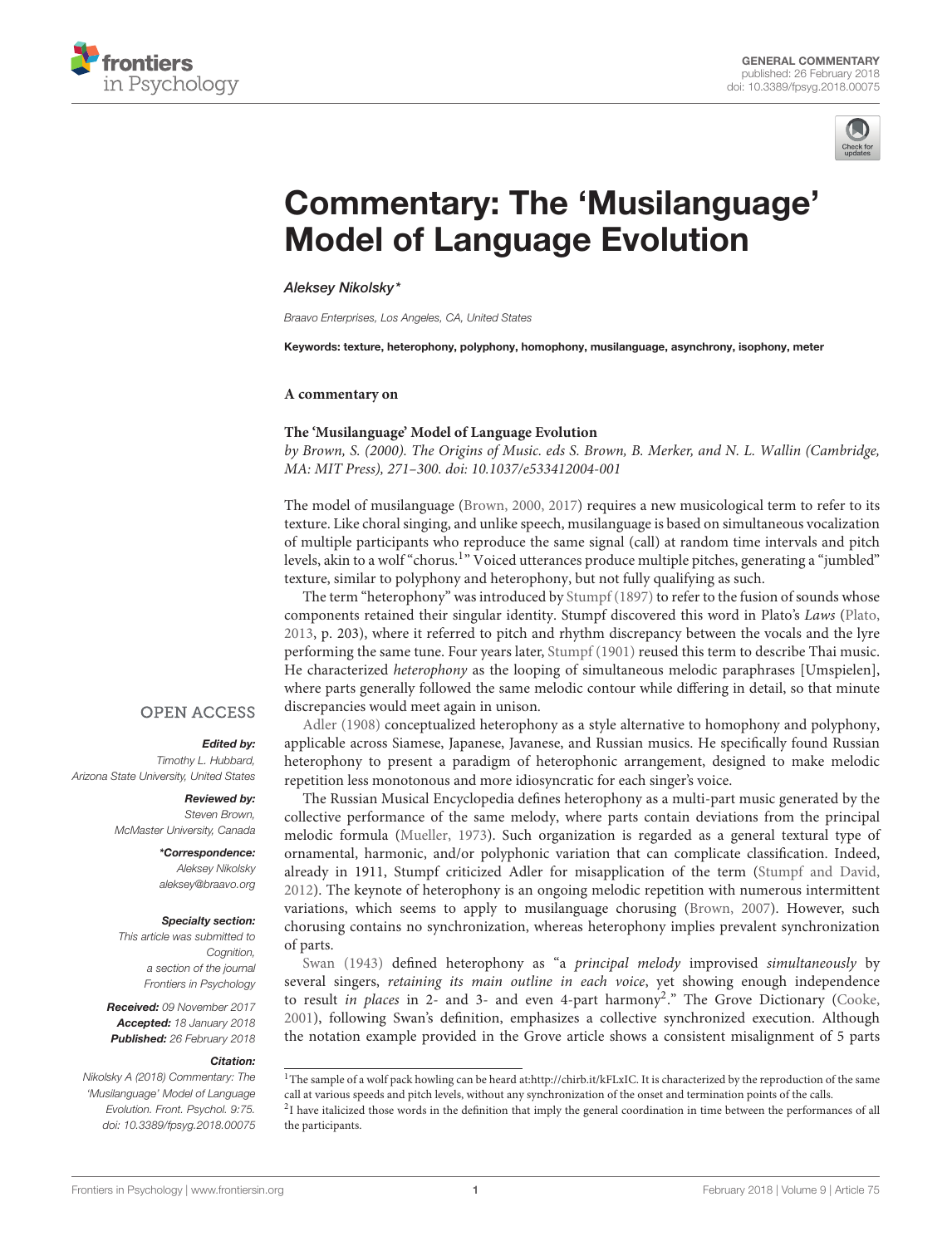#### <span id="page-1-3"></span>TABLE 1 | Feature comparison of 4 types of musical texture in a multi-part ensemble.

| Parts                         | Heterophony                                                                                                                                                                                                                                                                                                     | Polyphony                                                                                                                                                                                                                                                                                                            | Homophony                                                                                                                                                                                                                                                                                                                                                 | Isophony                                                                                                                                                                                                                                                                                   |
|-------------------------------|-----------------------------------------------------------------------------------------------------------------------------------------------------------------------------------------------------------------------------------------------------------------------------------------------------------------|----------------------------------------------------------------------------------------------------------------------------------------------------------------------------------------------------------------------------------------------------------------------------------------------------------------------|-----------------------------------------------------------------------------------------------------------------------------------------------------------------------------------------------------------------------------------------------------------------------------------------------------------------------------------------------------------|--------------------------------------------------------------------------------------------------------------------------------------------------------------------------------------------------------------------------------------------------------------------------------------------|
| Numerosity                    | From 2 to a few dozen<br>parts-basically, as many as<br>there are participants. Each part<br>is performed solo, but often<br>merges with other parts to make<br>a tutti unison.                                                                                                                                 | From 2 to 3 (or 4) parts. In<br>Western art-music, usually up to<br>8 (and rarely up to 40). A part<br>can be performed by a soloist or<br>a group. Each part is sustained<br>throughout the entire music.                                                                                                           | Usually from 2 to 5 parts-to make<br>harmonic intervals or chords: chunks<br>of tones, perceived as a single sonic<br>entity. A part can be performed by a<br>soloist or a group. It can cede and/or<br>reappear later in music.                                                                                                                          | From 2 to an unlimited number<br>of parts-as many as there are<br>participants. Each part is<br>performed solo, and it neither<br>merges nor concords with other<br>parts.                                                                                                                 |
| Thematicity                   | All parts carry out the same<br>melody (tune)-yet, each with its<br>own melodic details. The entire<br>music sounds as numerous<br>repetitions of the same theme.                                                                                                                                               | Parts can use a single melody<br>(imitational polyphony) or multiple<br>melodies (contrasting<br>polyphony), both of which sound<br>continuously changing.                                                                                                                                                           | One part carries out the melody<br>against the other parts that form a<br>uniform accompaniment. The melody<br>usually contains diverse thematic<br>material, but can be repetitive.                                                                                                                                                                      | All parts reproduce the same call<br>(phrase) with variations in timing<br>and pitch. The overall sound is<br>more cluttered (less repetitive)<br>than in heterophony.                                                                                                                     |
| Synchrony                     | Parts are synced at the initiation<br>and termination points of the<br>melodic phrases.                                                                                                                                                                                                                         | Parts are synced all the way from<br>the beginning to the end of the<br>music, in the order of a beat.                                                                                                                                                                                                               | Parts are synced to make chords and<br>harmonic intervals-with precision of<br>30-100 milliseconds.                                                                                                                                                                                                                                                       | Parts are not synced at all-each<br>part freely proceeds at its own<br>pace.                                                                                                                                                                                                               |
| Pitch relation<br>affordances | Each part can comprise any<br>harmonic interval in relation to<br>another part-but stays mostly in<br>unison.                                                                                                                                                                                                   | Each part is restricted to specific<br>harmonic intervals in relation to<br>another part-mostly<br>non-unison.                                                                                                                                                                                                       | Each part is restricted to specific<br>harmonic intervals in relation to<br>another part-mostly 5th, 3rd, 6th,<br>and more seldom-4th.                                                                                                                                                                                                                    | Each part comprises any interval<br>in relation to another part-tuned<br>and untuned.                                                                                                                                                                                                      |
| Time relation<br>affordances  | Parts stay metrically coordinated,<br>while allowing each part to have<br>its own rhythmic variation and<br>expressive timing (e.g., rubato,<br>ritenuto, fermata).                                                                                                                                             | Parts stay metrically and<br>rhythmically coordinated by<br>means of the metric division<br>system, leaving very limited<br>margins for expressive timing per<br>part.                                                                                                                                               | Parts stay metrically and rhythmically<br>coordinated, while letting melody and<br>accompaniment each have their own<br>autonomous rhythmic variation and<br>expressive timing.                                                                                                                                                                           | Parts stay metrically and<br>rhythmically uncoordinated, each<br>with its own variation and<br>expressive timing.                                                                                                                                                                          |
| Intentionality                | The relationship between parts is<br>not determined by the<br>performers, but is rather, an<br>emergent property of their<br>attempt to perform the same<br>melody.                                                                                                                                             | The relationship between parts is<br>governed by a complex set of<br>melodic and harmonic rules that<br>constrain the performers in their<br>performance.                                                                                                                                                            | The relationship between the<br>accompanying parts and the melodic<br>part is governed by a simpler set of<br>harmonic rules, binding the<br>performers.                                                                                                                                                                                                  | The relationship between parts is<br>not consciously controlled by<br>any of the participating<br>performers, but rather emerges<br>purely per chance.                                                                                                                                     |
| Functionality                 | All parts are functionally identical<br>in presenting the same melodic<br>idea, with minute variations in<br>pitch and rhythm. Each part is<br>equal in status to other parts,<br>where they all collaborate to<br>continuously maintain the same<br>expression throughout the music<br>in a rather static way. | Imitative polyphony presents a<br>single melodic idea expressed in<br>succession of "call" and<br>"response," where "call"<br>subdues "response." Contrasting<br>polyphony presents multiple<br>melodies with diverse functions.<br>All polyphonic parts compete for<br>attention, promoting melodic<br>development. | Melodic part presents the principal<br>idea which is usually followed by<br>secondary melodic ideas. Other parts<br>can all carry the same accompanying<br>function, or be specialized (e.g., bass,<br>pedal, melodic figuration). Parts can<br>switch their functions and<br>regroup-thereby generating<br>contrast, development, and<br>recapitulation. | All parts contain the same call<br>that is repeated with substantial<br>changes in frequency and<br>duration. Each part is equal in<br>status to other parts in<br>producing an independent<br>expression of the same idea by<br>each performer-in the manner<br>of reaffirming this idea. |

[\(Knudsen, 1968\)](#page-2-6), such heterophony is rare and does not sound "jumbled<sup>[3](#page-1-0)</sup>." Its asynchronicities remain minimal (<half-a-beat). Longer asynchronies (≥beat) generate polyphonic imitations, where the same melody becomes deliberately distributed between multiple parts to produce juxtapositions at certain temporal intervals<sup>[4](#page-1-1)</sup>.

Polyphony is "a style of simultaneously combining number of parts, each forming an individual melody and harmonizing with each other" (Oxford Dictionary). Despite its association with Western art-music, polyphony penetrated Western popular [\(Bukofzer, 1940\)](#page-2-7) and traditional music [\(Ahmedaja, 2011\)](#page-2-8), prompting research of non-European polyphony [\(Arom, 2004;](#page-2-9) [Jordania, 2006\)](#page-2-10). Many ethnomusicologists prefer alternative terms (diaphony, disphony), while others treat "polyphony" as an umbrella term for any multi-part music, setting terminological confusion [\(Cooke, 2001\)](#page-2-5). Current consensus defines polyphony as "a mode of expression based on simultaneous combination of separate parts, perceived and produced intentionally in their mutual differentiation, in a given formal order" [\(Agamennone,](#page-2-11) [1996\)](#page-2-11) [5](#page-1-2) .

<span id="page-1-0"></span><sup>3</sup>An example of the Hebrides Psalm can be heard at: [http://chirb.it/raeaOr.](http://chirb.it/raeaOr) It presents a clear single melodic line that is "smudged" by consistent delays between different parts—presenting a rare style of melodic variation by means of a deliberate "reverberation" effect induced by the continuous sub-beat time lagging between parts.

<span id="page-1-1"></span> ${}^{4}\mathrm{Well}$  -known examples of musical texture in monothematic imitational polyphony in folk music are round-songs. In art-music, Bach's "Musical Offering" BWV 1079 contains excellent demonstration of polyphonic arrangement of a single melody in the so-called "riddle canons"—notated as a melody solo ought to be performed by a few musicians who enter one by one in specific time intervals.

<span id="page-1-2"></span><sup>&</sup>lt;sup>5</sup>My italics emphasize points that distinguish polyphonic texture from heterophonic.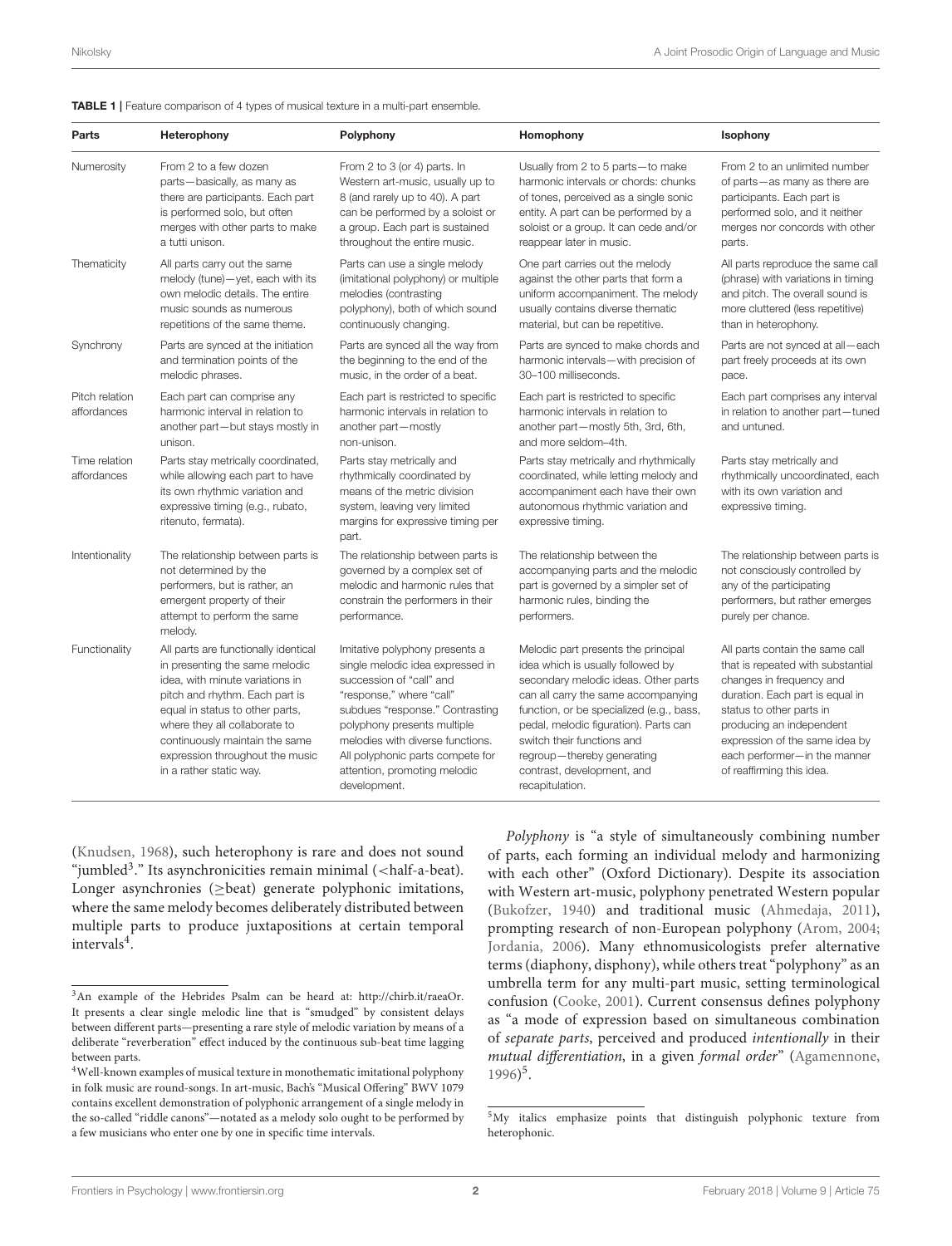Polyphonic and heterophonic textures differ in orderliness: heterophonic parts are inadvertent, unlike polyphonic parts [\(Tallmadge, 1984\)](#page-3-5). Polyphony induces individualization of parts by means of sharpening their functional contrast in texture. Hence, synchronization is even more important for polyphony parts must align in pitch and time throughout the entirety of music. This makes polyphonic performance metrically stricter than heterophonic performance.

Even stricter is synchronization in another "classic" texture homophony—"music in which all melodic parts move together at more or less the same pace" [\(Hyer, 2001\)](#page-2-12). Contrary to common belief, homophony is not bound to European music alone [\(Nikolsky, 2016\)](#page-3-6). Its reliance on chords and harmonic intervals demands high concision in tones' onsets: in the order of under 100 msec [\(Huron, 2001\)](#page-2-13), typically, 30–50 msec [\(Rasch,](#page-3-7) [1988\)](#page-3-7).

All "classic" textures rely on harmonic, metric, and thematic integrity of parts. Performers attune their performance to the pitch of their partners, the manifestation of beat in their rhythms, and the distribution of musical material across parts—what musicologists call "thematic material" and consider an expressive point of a musical work by which it can be remembered [\(Drabkin, 2001\)](#page-2-14). In this semiotic sense [\(Réti, 1951\)](#page-3-8), the notion of thematicity is applicable to folk and non-Western music [\(Mazel,](#page-2-15) [1960\)](#page-2-15). However, harmonicity, metricity, and thematicity are inadmissible for musilanguage. Even modifying "classic" terms (e.g., "jumbled heterophony") would constitute a misnomer: musilanguage inherently lacks any form of arrangement of parts.

Since musilanguage occupies an evolutionary position between the "natural" animal vocalizations and the simplest human oral communication, it predates mode, scale, meter and therefore, heterophony and polyphony. This situation calls for a new term—isophony: texture that uses brief calls, continuously reproduced by multiple performers with irrational deviations in timing and pitch, where each participant retains idiosyncrasy of the rhythmic, timbral, and directional attributes of the pitch contour—altogether producing a "jumbled" effect [\(Nikolsky, 2016,](#page-3-6) Appendix-5)<sup>6</sup>. Vocalization can be considered "isophonic" if it maintains a single call as a unit of texture, scalable shorter/longer and higher/lower through the continuum of duration and frequency for every participating part consistently reproducing that call out-of-sync in relation to the moment of its onset or termination.

Isophony contrasts "classic" textures by its tendency to expose each participant's identity without enmeshing into the ensemble. Isophony involves the assembly of individuals, rather than a single entity ("choir"). Isophonic tones never meet in unison or in beat, and are devoid of any form of harmonization<sup>7</sup>. Isophony's only feature of tonal organization is the uniformity of the melodic and timbral characteristics of a call. The function of isophonic texture is to attract attention to each participant's expression of the same state of mind. The important features that distinguish isophony from heterophony, polyphony, and homophony are summarized in the **[Table 1](#page-1-3)**.

Conceptualization of isophony as a primordial texture that predated music, establishes the lineage in the morphological evolution of music, allowing comparative cross-examination of musical structures in multi-part music.

# AUTHOR CONTRIBUTIONS

The author confirms being the sole contributor of this work and approved it for publication.

# **REFERENCES**

- <span id="page-2-2"></span>Adler, G. (1908). "Über heterophonie," in Jahrbuch Der Musikbibliothek Peters XV, ed R. Schwartz (Leipzig: Edition Peters), 17–27.
- <span id="page-2-11"></span>Agamennone, M. (1996). Polifonie. Procedimenti, Tassonomie E Forme: Una Riflessione "a Più Voci." Venice: Edizioni Il Cardo.
- <span id="page-2-8"></span>Ahmedaja, A. (2011). European Voices: Cultural Listening and Local Discourse in Multipart Singing Traditions in Europe, Vol. 2. Vienna; Koln; Weimar: Böhlau Verlag.
- <span id="page-2-9"></span>Arom, S. (2004). African Polyphony and Polyrhythm: Musical Structure and Methodology. Transl. by M. Thom, B. Tuckett, and R. Boyd. Cambridge: Cambridge University Press.
- <span id="page-2-0"></span>Brown, S. (2000). "The 'Musilanguage' model of language evolution," in The Origins of Music, eds S. Brown, B. Merker, and N. L. Wallin (Cambridge, MA: MIT Press), 271–300.
- <span id="page-2-4"></span>Brown, S. (2007). Contagious heterophony: a new theory about the origins of music. Music. Sci. 11, 3–26. doi: [10.1177/102986490701100101](https://doi.org/10.1177/102986490701100101)
- <span id="page-2-1"></span>Brown, S. (2017). A joint prosodic origin of language and music. Front. Psychol. 8:1894. doi: [10.3389/fpsyg.2017.01894](https://doi.org/10.3389/fpsyg.2017.01894)
- <span id="page-2-7"></span>Bukofzer, M. F. (1940). Popular polyphony in the middle ages. Music. Quart. 26, 31–49. doi: [10.1093/mq/XXVI.1.31](https://doi.org/10.1093/mq/XXVI.1.31)
- <span id="page-2-5"></span>Cooke, P. (2001). "Polyphony. Non-Western. General," in The New Grove Dictionary of Music and Musicians, eds S. Sadie and J. Tyrrell (London: Macmillan Publishers).
- <span id="page-2-14"></span>Drabkin, W. (2001). "Theme," in New Grove Dict. Music Music, eds S. Sadie S and J. Tyrrell (London: Macmillan Publishers).
- <span id="page-2-13"></span>Huron, D. (2001). Tone and voice: a derivation of the rules of voice-leading from perceptual principles. Music Percept. 19, 1–64. doi: [10.1525/mp.2001.19.1.1](https://doi.org/10.1525/mp.2001.19.1.1)
- <span id="page-2-12"></span>Hyer, B. (2001). "Homophony," in New Grove Dict. Music Music, eds S. Sadie and J. Tyrrell (London: Macmillan Publishers).
- <span id="page-2-10"></span>Jordania, J. (2006). Who Asked the First Question? The Origins of Human Choral Singing, Intelligence, Language and Speech. Tbilisi: Logos.
- <span id="page-2-6"></span>Knudsen, T. (1968). Ornamental hymn/psalm singing in Denmark, the Faroe Islands and the hebrides. DFS Inform. 2, 5–22.
- <span id="page-2-15"></span>Mazel, L. (1960). Structuring of the Music Works [Cmpoeниe MyзыкаЛьныx Пpoизвeдeний], 2nd Edn. Moscow: Muzyka.
- <span id="page-2-3"></span>Mueller, T. F. (1973). "Heterophony," in Encyclopedia of Music, Vol. 1, ed Y. Keldysh (Moscow: Soviet Encyclopedia), 1973–1976.

 $^6\!$  This appendix contains an overview of the evolution of musical texture, following the model of "histories of fine art"—see Table 2 (p. 13–16) in it.

<sup>7</sup>An example of isophony is an Akia tribe song (courtesy of Anthony Seeger): [http://chirb.it/ryANbJ.](http://chirb.it/ryANbJ) The leader coins the call (vocable "Tete"), and the tribe repeats it at various pitch levels and duration values, where each participant displays their specific social status through the relative duration of the same call [\(Seeger, 2004\)](#page-3-9).